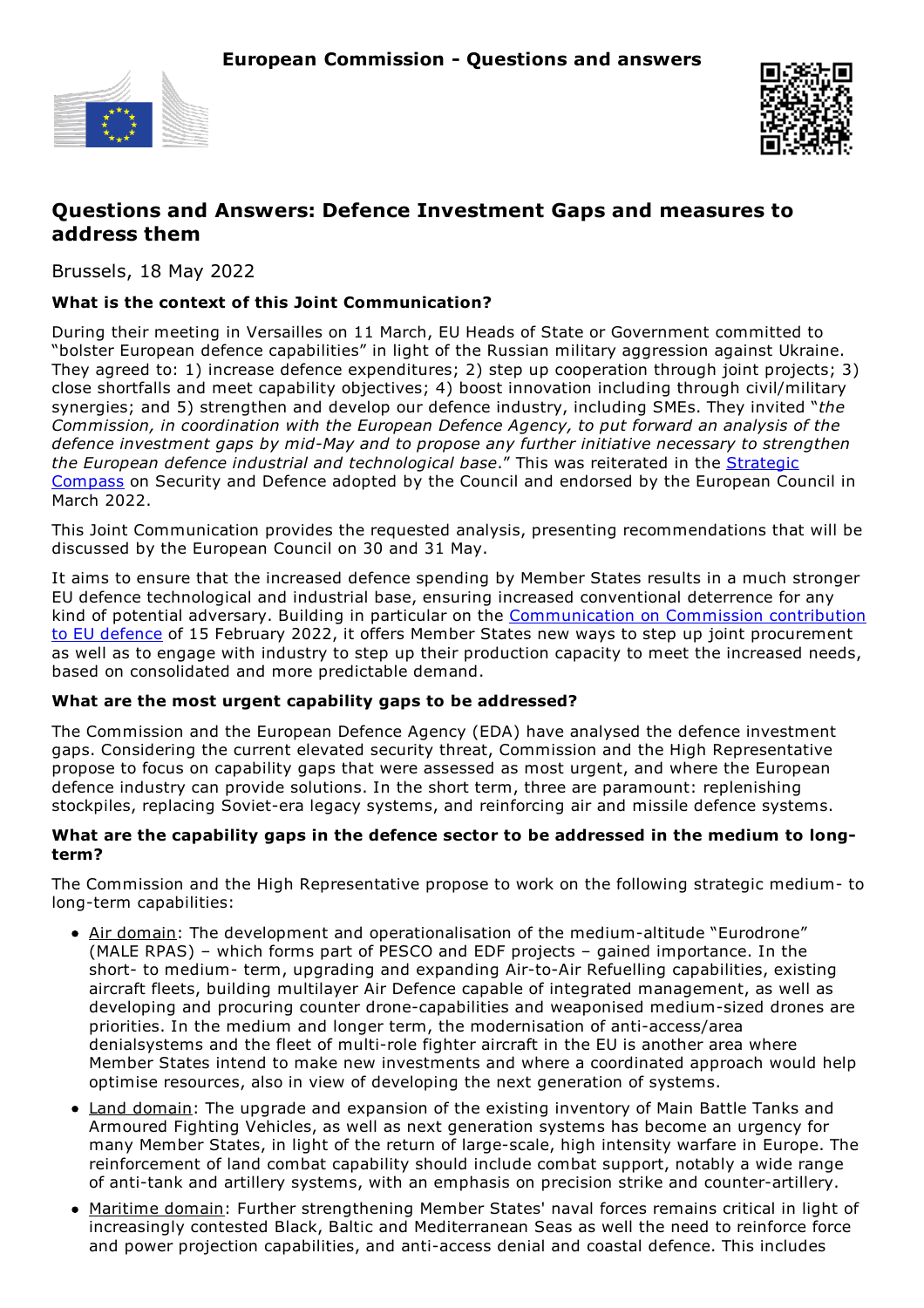frigates, submarines and patrol corvettes to ensure maritime security. In the medium to longterm, ISR capabilities and the protection of sea lines of communication will benefit from highend inter-connected ships augmented by unmanned platforms for surface and underwater control and electronic warfare.

- Space (connectivity, surveillance, protection): The war in Ukraine has further demonstrated the importance of satellite-based secure connectivity, including a highly resilient European ultrasecured connectivity programme including quantum encryption, as well as space-based earth observation as critical enablers. Optimising synergies with the EU's space-based connectivity programme is one of the advantages of working together in this context. Protection of EU space infrastructure against threats (space situational awareness) is also a growing priority. Space based assets can also be a key enabler for a strong early warning system, needed to detect the departure of missiles (e.g., ballistic, hypersonic) and to track them.
- Cyber defence: To counter the growing risk of cyber-attacks by state actors in the context of geopolitical competition, the EU and its Member States could launch work towards a fullfledged cyber defence capability (from research, detection, and protection to response, including active defence capabilities). This includes capabilities for cyber situational awareness and information sharing (also building on potential synergies with a European 'Cyber Shield' infrastructure of Security Operation Centres (SOCs)), cyber resilient and interoperable command and control for military operations and missions, cyber exercise and training, and cyber reserve forces at national level. The EU can offer here a platform for cooperation between EU services and Member States including synergies with relevant EU programmes.
- Military mobility: In addition, the war in Ukraine has reaffirmed the importance of effective and efficient logistics including the maintenance, sustainment and movement of forces, equipment and supplies to and across the theatre of operations. The Commission has accelerated the implementation of the military mobility budget under the Connecting Europe Facility (CEF) and stands ready to frontload it.

## **What about the European Defence Fund? Will there be any changes to it?**

In order to safeguard the incentivising power of EDF in the context of increased national defence expenditures, the Commission will consider strengthening its budget within the overall review of priorities in the mid-term review of the MFF. Additionally, as announced in the Communication on the EU contribution to defence of 15 February 2022, the Commission is exploring how to revise the bonuses of EDF in order to support even further joint procurement of the capabilities developed through EDF financial support.

## **What will be the role of Defence Joint Procurement Task Force?**

The Defence Joint Procurement Task Force will be immediately set up by the Commission and the High Representative/Head of EDA to work with Member States. The Task Force would focus on deconfliction and coordination to avoid a race to secure orders, which would result in spiralling prices, over concentration of demands in the same period, shortages of supplies and difficulties for the more exposed Member States to secure indispensable items, thereby preventing potential conflicts between parallel national procurement efforts. This could include centralising collection of information, providing methodological support and coordinating or managing purchases. The Task Force would also establish an aggregate estimate of needs, and map and support the expansion of the EU industrial manufacturing capacities necessary to answer the needs.

## **How will the Commission support the European defence industry in ramping up production?**

The Commission and the High Representative propose to put in place several measures:

- In-depth mapping of EU current and necessary additional industrial manufacturing capabilities, including building on efforts ongoing under the [Industrial](https://ec.europa.eu/info/strategy/priorities-2019-2024/europe-fit-digital-age/european-industrial-strategy_en) Strategy and in other fora (e.g. EDA Key Strategic Activities). The objective would be to have a shared picture of the capacity to produce and the needs to ensure European security of supply to Member States, including the most exposed ones.
- Consider enabling defence industry access to Critical Raw Materials (CRMs) and other key components in time of crisis, including machine tools needed for production. The Commission will table a Critical Raw Materials initiative, including legislative measures, which will aim to strengthen the EU's resilience and security of supply as regards CRMs, including in the field of defence.
- Measures will be considered as regards defence specific skills, including cyber skills, to ensure that defence industry has access to and retains necessary workforce, in particular in the science, technology, engineering, and mathematics (STEM) area as well as in any other area linked with the current extraordinary effort to ramp up production capacities. Specific attention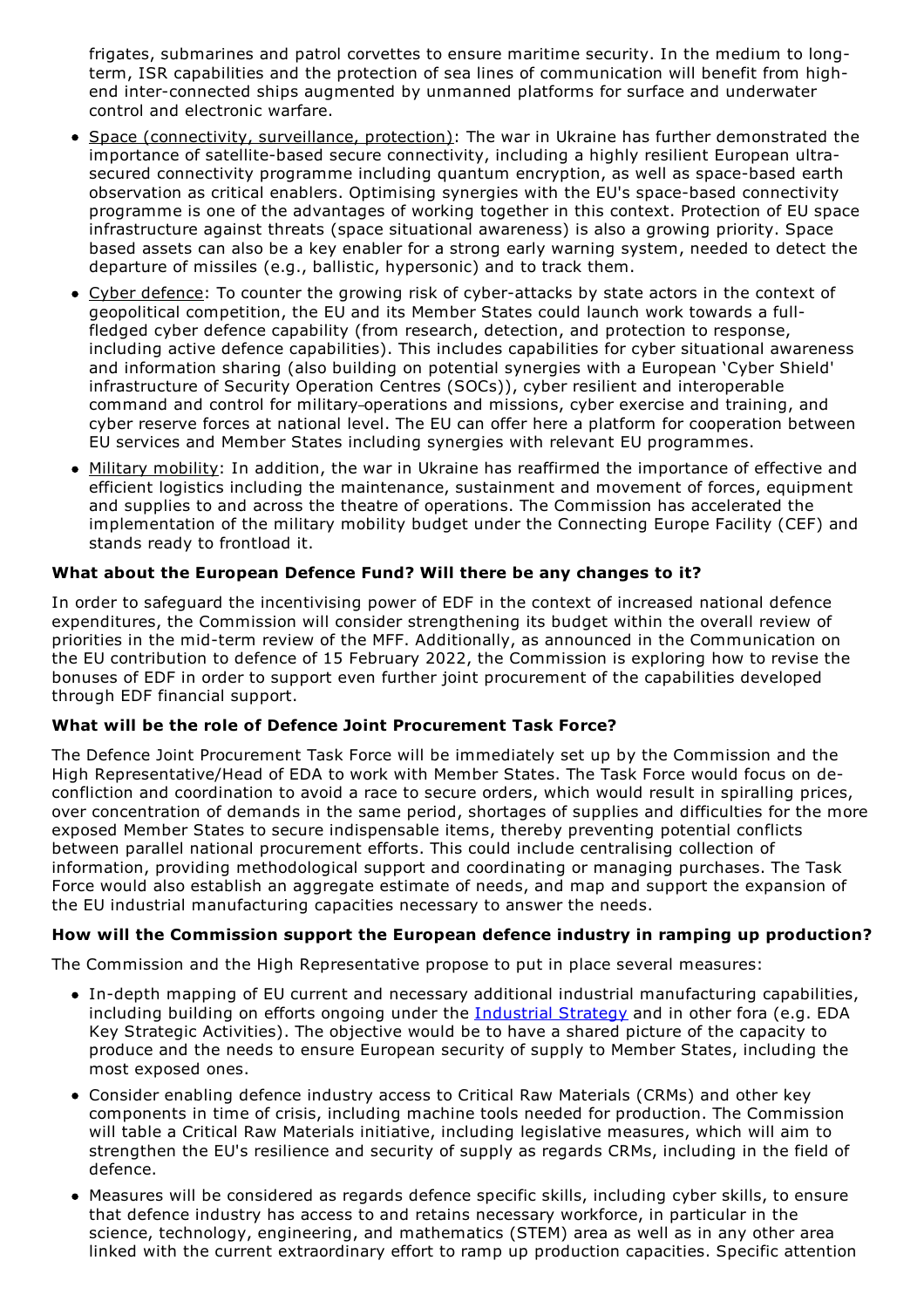will be given to attract all talents and skills.

- The Commission will work on further measures (inter alia, coordinated calls among existing EU instruments and EIB loans) to support critical technologies and industrial capacities by developing strategic projects.
- The Commission will consider possible amendments to the framework for dual-use research and innovation to improve synergies between civil and defence instruments.

#### **How will the Commission coordinate and incentivise joint procurement of defence equipment?**

The Commission and the High Representative are proposing measures to strengthen European defence demand through joint programming and procurement.

In the immediate term, the Commission and the High Representative/Head of EDA will swiftly establish a Defence Joint Procurement Task Force to work with Member States to support the coordination and de-conflict their very short-term procurement needs to face the new security situation. The Task Force will also coordinate with the Clearing House Cell set up within the EEAS/EU Military Staff to facilitate coordination on military assistance to Ukraine.

A short-term EU instrument will be proposed to incentive Members States who are willing to jointly procure to fill the most urgent and critical gaps in a collaborative way. The Commission is proposing €500 million over two years to support such joint procurement.

The short-term instrument will pave the way to an EU framework for defence joint procurement: In the third quarter of 2022 the Commission will propose a European Defence Investment Programme (EDIP) regulation. It will establish the conditions for Member States to form European Defence Capability Consortia (EDCC). Within an EDCC, Member States will jointly procure, for the use of participating Member States, defence capabilities that are developed in a collaborative way within the EU and will benefit from a VAT exemption. Associated Union financial intervention for the reinforcement of the EDTIB for projects going beyond what a Member States could develop or procure alone, will be considered, along the same logic of the short-term instrument.

#### **How will this initiative complement the measures on defence adopted in February?**

In light of the new security situation in Europe, several Member States have announced an increase in their defence spending. This new Joint Communication aims at ensuring that the increased defence spending by Member States results in a much stronger EU defence technological and industrial base that will deliver on the key capability priorities identified.

EU Member States must therefore not only spend more but also invest better, together.

It builds on the Communication on Commission contribution on EU defence of 15 February 2022, which already contained measures to support joint procurement of defence systems, and offers Member States new ways to step up joint procurement as well as to engage with industry, while it ramps up its production capacity to meet the increased needs, based on consolidated and more predictable demand.

## **What flexibility does the Defence procurement directive offer in case of urgency?**

The Defence [Procurement](https://eur-lex.europa.eu/legal-content/EN/TXT/?uri=celex%253A32009L0081) Directive, similarly to civil procurement, contains provisions relating to emergency situations. The Directive allows for shortened time-limits in case of urgency. When even the reduced time-limits cannot be complied with, due to an extreme urgency, the Directive allows for the use of the negotiated procedure without prior publication of a contract notice.

Significant additional flexibility is added through the possibility to use the negotiated procedure without publication for cases of urgency resulting from a crisis. Urgencies arising from armed conflicts and war are specifically targeted by this provision. Procurement contracts to implement military support to Ukraine can for instance benefit from the provisions allowing the use of the negotiated procedure without publication in view of the urgency involved.

The use of the negotiated procedure without publication allows contracting authorities to negotiate directly with potential contractors, while considering the Treaty principle of non-discrimination. Each contracting authority will have to evaluate whether the conditions for using such a negotiated procedure without prior publication are met on a case-by-case basis.

#### **What will the Commission undertake to support Research and Development in the defence sector?**

The EDF is the EU defence R&D programme through which the EU has a strong instrument to incentivise joint and collective R&D in defence up to the prototype level. It is paramount to define a